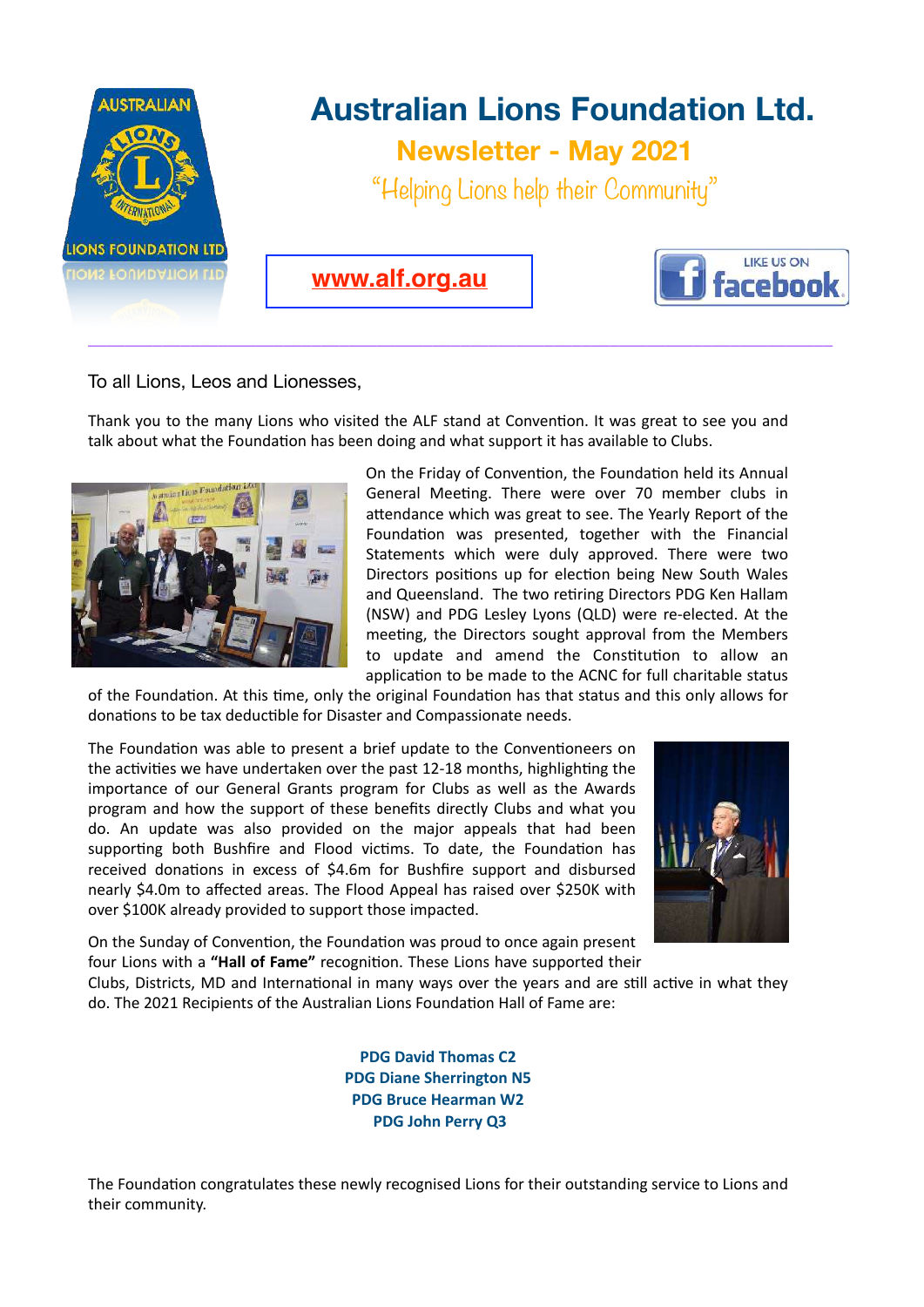Once again, we thank all Clubs in our Multiple District for their ongoing support and encourage you to continue to recognise Club Members and members of your community with ALF Awards which support our General Grants program. Check out the new updated "Ian M Stockdale" Award on our website and recognise someone this year with this prestigious award.

Tony Benbow OAM CHAIRMAN



PDG David Thomas C2



Accepting on behalf of PDG Bruce Hearman W2, District Governor Dot Jacobs W2



PDG Diane Sherrington N5



Accepting on behalf of PDG John Perry Q3, PDG Bruce Unwin

One of the very valuable partnerships which has been formed with many non-Lions is the Minderoo Foundation. Lee Goddard CSC of the Minderoo Foundation, presented a cheque for \$130,000 at the Canberra Convention for Disaster Relief.



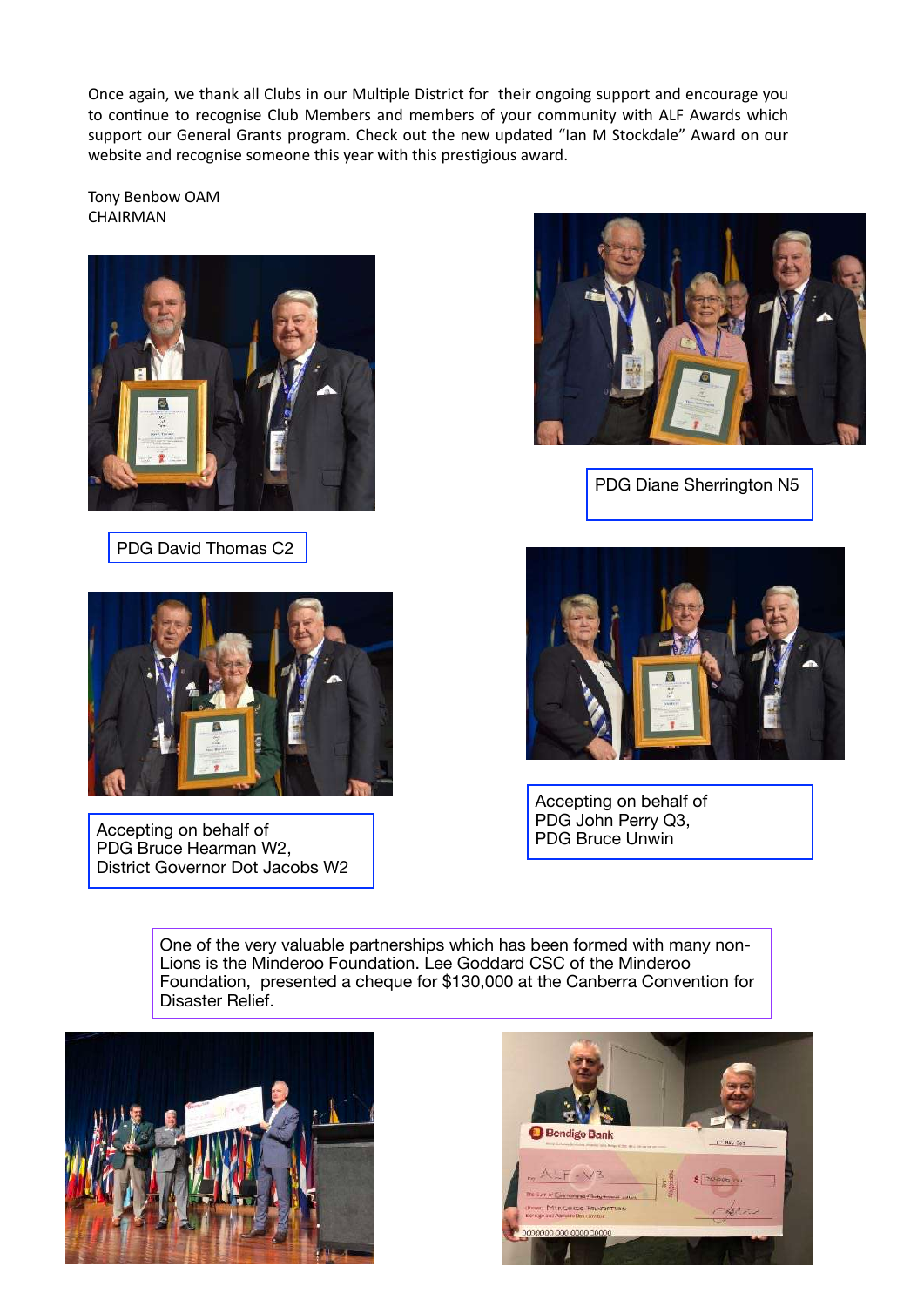

Chairman Tony with Betty the Assistance Dog (trainee)

> Booth all set up and **Directors** ready to have a chat with our many visitors.





## **Grants Approved and Ratified Directors Board Meeting May 2021 Canberra**

## **ALF DIRECTORS MEETING-------> MEETINGS \*HELD (MD CONV) 5/8 MAY 2021 GENERAL GRANTS REPORT of PDG Ken Hallam for the ALF NEWSLETTER** GENERAL GRANT APPLICATIONS WHICH WERE RATIFIED OR OTHERWISE DEALT WITH AT MEETING -12/13 Feb Grant **Amount** Club **Dist** Project **No** Approved Carried Over from Previous (12/13Feb2021) Meeting MH General Grant Appins lodged since Previous (12/13Feb2021) Meeting \$7,500 2270 Vasse  $W<sub>2</sub>$ Tovertafel Projector for Ellenvale Aged Care \*Reduced to \$6,818 2271 Logan Village  $Q<sub>1</sub>$ **Convert Den to Community Meeting Venue** \$8,500 2272 Haddon & District V1-4 Permanent Seating for Haddon RSL Cenotaph \$4,970 2273 Tewantin Noosa \$5,435  $Q4$ **Patient Transport Buggy for Noosa Hospital** 2274 Tamborine Mountain  $Q1$ **Mannequin Kits for Tamborine Mountain High School** \$2,280 2275 Bull Creek  $W<sub>2</sub>$ Diversity Sculpture in Centennial Park Bull Creek \$12,100 2276 Renmark  $C<sub>2</sub>$ Viewilng Shelter-Platform for Paringa Silo Art AIP>CnclApr \$5,000 2277 Lugarno **N5** Van for Crateful Group Food Rescue Charity AIP>FF&Fnds \$12.000  $C<sub>1</sub>$ \$1,925 2278 Angle Vale Trailer for Pedal Prix Team - Mark Oliphant College 2279 Strathfieldsaye (obo Zone  $V1-4$ CPAP machine for young lady with disability \$784 2280 **Chittaway Bay**  $N<sub>3</sub>$ **Smart Display Television for TLK Youth College AIP>Cstg** \$1,483 2281 **N3** \$5,500 **Chittaway Bay** ARJO Multipurpose Chair for Long Jetty Hospital AIP>Cstg 2282 **Duncraig**  $W1$ Trishaw Cycle for "Cycling Without Age Sorrento" AIP>FF \$5,021 2283 Moe  $V<sub>3</sub>$ **Defibrillator for Community Catering & Members** \$926  $7784$ **Stratford**  $V3$ Defibrillator for use of the Stratford Community \$992 2285 Lucindale  $C<sub>2</sub>$ **Tractor to assist with Bushfire Recovery** \$12.100 2286 Windsor \$2.659 **N5** Hoist to aid lifting of disabled lions mobility buggy \$2,500 2287 **Wauchope N1** Re-upholster Assessment chairs for Wauchope Hospital 2288 **Clare District**  $C<sub>1</sub>$ **Staff Room Upgrade for Burra Hospital** \$1,800 2289 **Hamilton** V<sub>2</sub> **Zero Turn Mower for Hamilton Scout Group** \$1.572 2290 **Bute & Districts**  $C<sub>1</sub>$  $$1,141$ **Community Defibrillator to locate at Bute Golf Club Outboard Motors for Sailability Shepparton** \$3.220 2291 Shepparton  $V<sub>5</sub>$ Landscaping & Plaques: Stage 2 Nimmitabel "Bell" Await Info 2292 Nimmitabel N<sub>2</sub> **Await Info** \*\*Total \$ value GAs Approved at the above Meeting \$99,408

23 New GAs Received (excl. Invalid Appins). Number GAs Approved: 22 \*\*From Last Mtg to Report Date--> \*\* This represents 1 GA rec'd every  $3.5$  days! \*\*Average\_GA Approved= \$ 4,519 PDG Ken Hallam, General Grants Chairman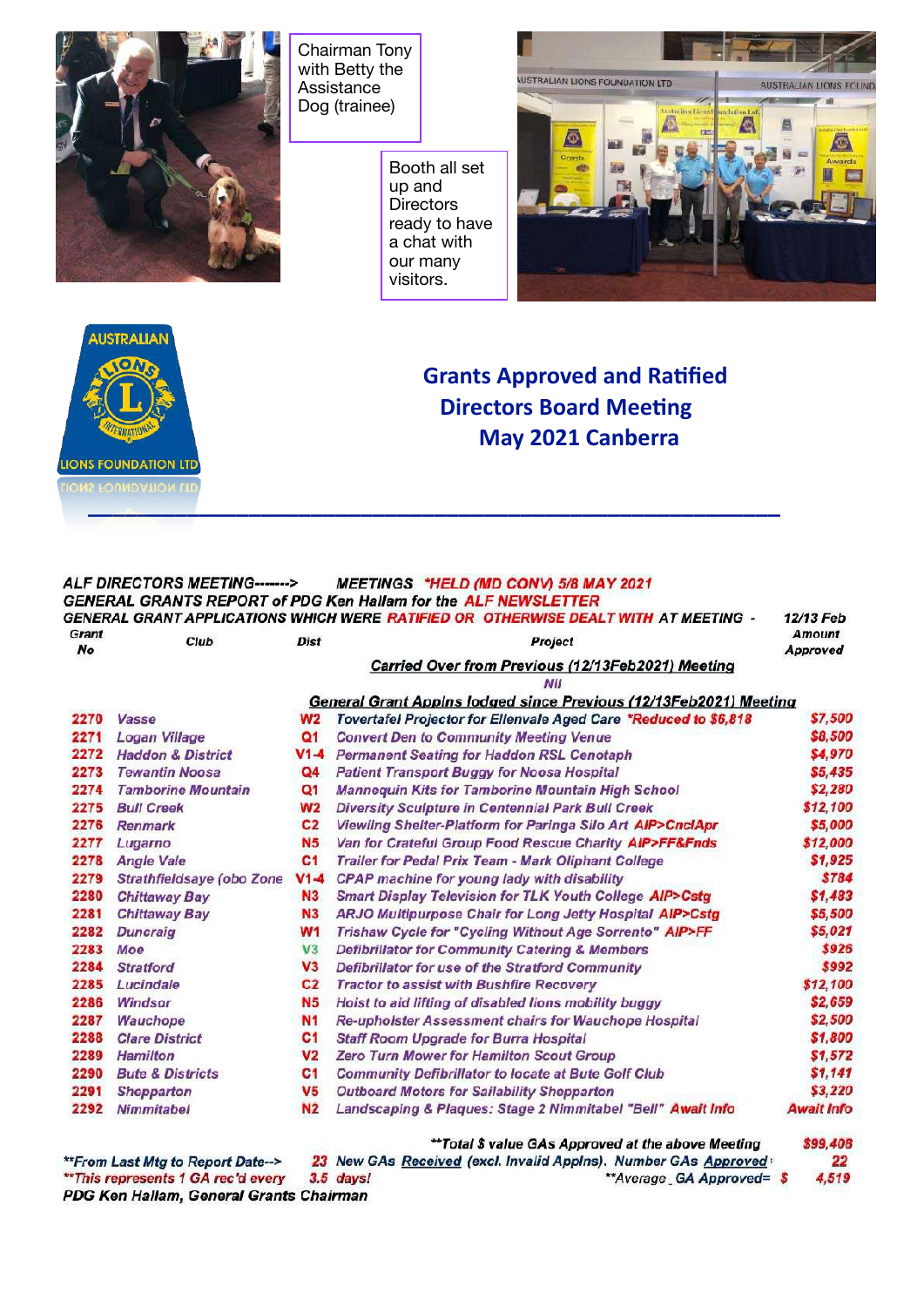

## **Club Projects Supported by the ALF**

The Lions Club of Tamborine Mountain (Q1) provided Mannequin Kits for their local school.

\_\_\_\_\_\_\_\_\_\_\_\_\_\_\_\_\_\_\_\_\_\_\_\_\_\_\_\_\_\_\_\_\_\_\_\_\_\_\_\_\_\_\_\_\_\_\_\_\_\_\_\_\_\_\_\_\_\_\_\_\_\_\_\_\_\_\_\_\_\_\_\_\_\_\_\_\_\_\_\_\_\_

Tamborine Mountain State High School – year 12 Students each year perform CPR training at school prior to leaving. In the past the school has borrowed mannequins needed to train approximately 200 students. With the assistance of a General Grant from the Australian Lions Foundation, the school is able to continue this valuable training to their students.